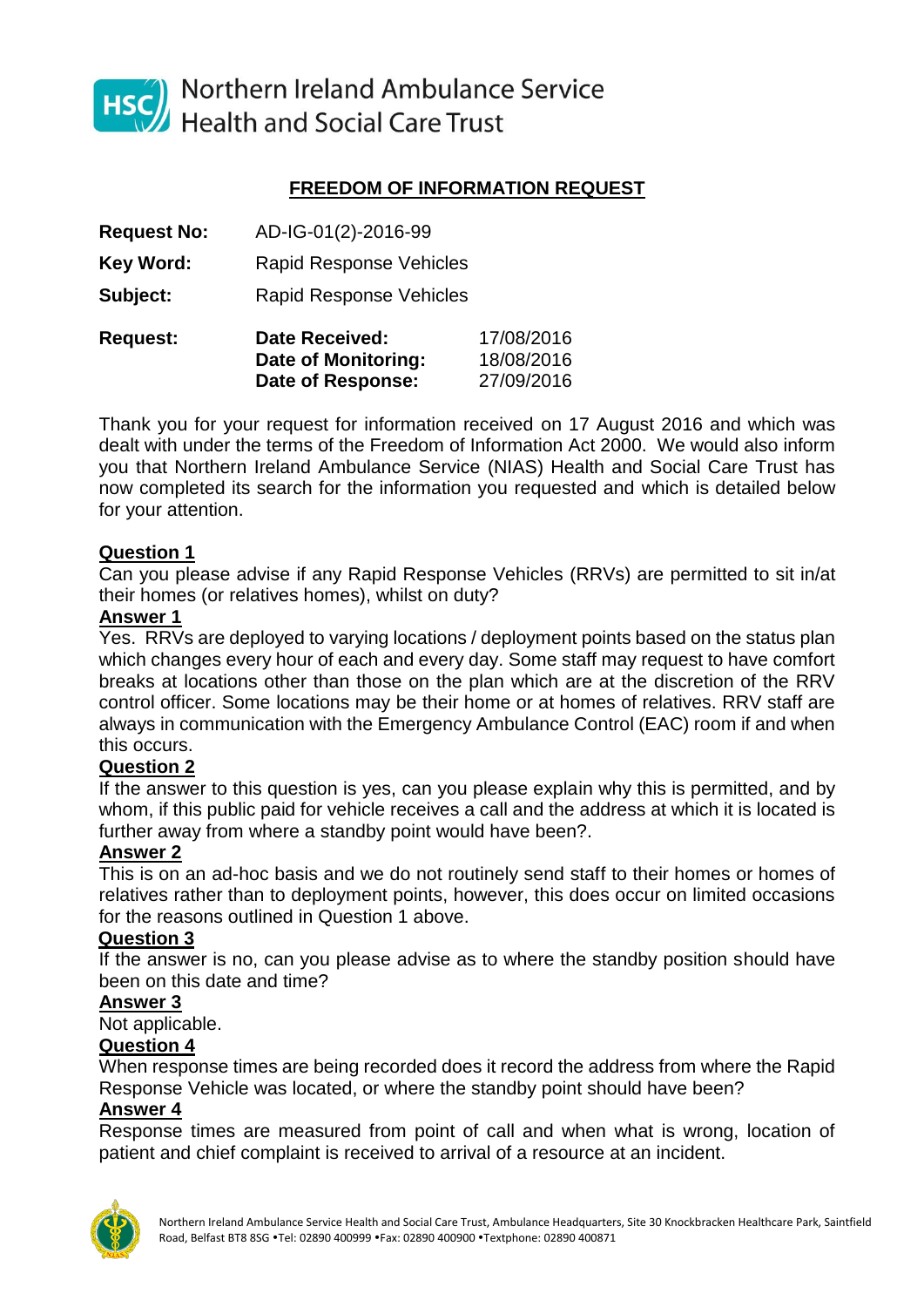# **Question 5**

A Rapid Response vehicle was parked in Orchardville Cresent, Belfast, 17th August 2016, at 2.40 pm, R27, Reg ONZ...(a quite regular occurrence), received a call from there at 2.52. Can you please advise as to where this Rapid Response Vehicle was despatched to, if you do not supply the street name, the general area will suffice. As you may be aware, there is heavy disruption on the Stewartstown Road, due to extensive roadworks, and I would have imagined that the motorway may have been the quicker route, had the vehicle been at a more convenient standby position.

## **Question 5**

The RRV Paramedic responded to an incident in the location of Glen Road, Belfast. Additional Questions received on 18/08/2016:

## **Question 6**

What time was this call received at ambulance control?

#### **Answer 6**

The call was received at 14:49:35hours

## **Question 7**

What category was placed on this call? and the nature of the call?

#### **Answer 7**

The category of call was Cat B with a response time of 21 minutes. This was for a patient with a head injury.

#### **Question 8**

What was the response time from call received to RRV arrival on scene?

## **Answer 8**

The response time for the RRV was 5mins14secs

#### **Question 9**

Did the RRV paramedic call for assistance, was an A&E ambulance dispatched to the scene?

#### **Answer 9**

The RRV Paramedic called at 15:02:48hours and asked for an A&E to attend the scene. An A&E vehicle was dispatched to the scene.

#### **Question 10**

If an A&E ambulance was dispatched, please provide response time and route taken by ambulance, ie motorway, or up/down congested Stewartstown Road, and from which station.

#### **Answer 10**

The A&E vehicle was noted to be mobile at 15:05:46hours and arrived on scene at 15:30:49hours. The crew was dispatched from Derriaghy Ambulance Station and exited the station, travelled down Creighton Road, Old Golf Course Road, M1 Motorway, Kennedy Way then Glen Road, Belfast to destination.

#### **Question 11**

During times of heavy congestion/traffic due to major road works currently taking place, where is the standy point for RRVs, (in this particular area) and has due consideration been given to this important aspect and the standby position moved.?

## **Answer 11**

The current standby point for RRVs in this area would be Ballyowen Health Centre, Belfast. Standby points are determined by status plans as stated in Answer 1. Local knowledge plays an important factor when staff are being deployed including time of day, road conditions and ongoing roadworks/congestion.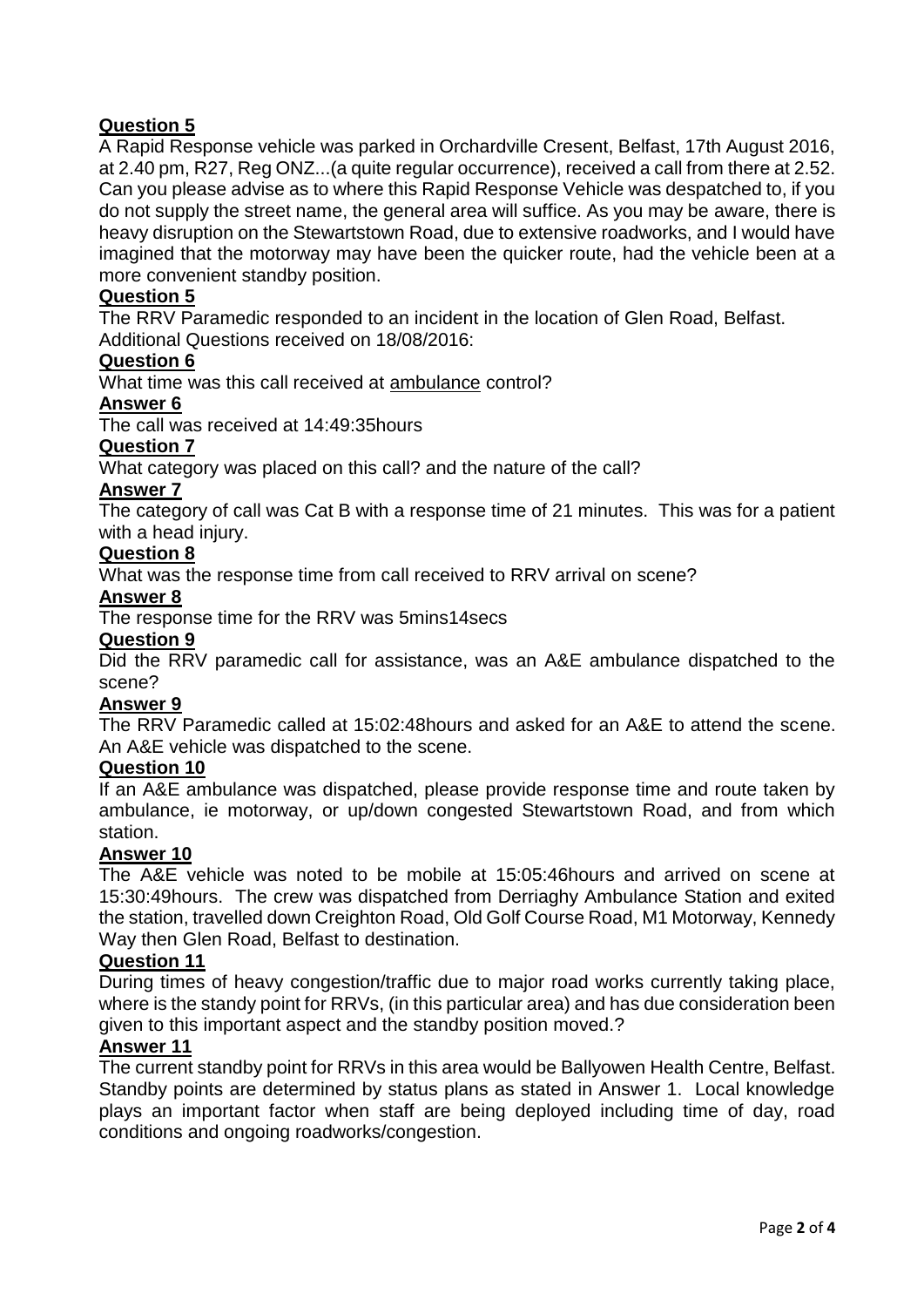# **Question 12**

How many occasions, and by whom, (what grade), has permission been given to standby from home address for RRVs - period requested 2015-to date. How is this recorded? If not, why not, as this is paramount in response times?

## **Answer 12**

The Trust does not hold information in relation to when permission has been given to standby from home addresses for RRVs as this is not recorded.

## **Question 13**

For what reasons can a RRV paramedic request to standby from home address?

#### **Answer 13**

RRV Paramedics can request comfort breaks at various locations. They may on occasion request to travel to their home to replace uniform etc.

#### **Question 14**

Please attach Northern Ireland Ambulance Service's policy on RRVs, ie standby, breaks, requests to relocate the allocated standby position.

## **Answer 14**

The Trust does not hold a policy on RRVs with reference made to standby, breaks etc **Question 15**

Please also attach Northern Ireland Ambulance Service's policy on overtime working following sick absences, on either RRVs or A&E ambulances.

#### **Question 15**

NIAS does not hold a policy on overtime working following absences on either RRV or A&E ambulances. NIAS has an Overtime Policy and an Operational Overtime Procedure in relation to the distribution of overtime. We also have an Attendance Management Policy & Procedure in relation to the effective management sickness absence. These policies and procedures are silent in relation to overtime working following sickness absences on either RRVs or A&E vehicles.

I hope the above fully assists you. If you are dissatisfied in any way with the handling of your request, you have the right to request a review. You should do this as soon as possible, or in any case within two months of the date of issue of this letter. Please note that, under the Re-use of Public Sector Information Regulations, if you wish to publish or otherwise use this information besides for your own means, you will need to seek our permission to do so.

In the event that you require a review to be undertaken, you can do so by writing to the Finance and ICT Director, Northern Ireland Ambulance Service (NIAS) HSC Trust, Site 30, Knockbracken Healthcare Park, Saintfield Road, Belfast, BT8 8SG.

If following an internal review, carried out by an independent decision maker, you remain dissatisfied in any way with the handling of the request, you may make a complaint under Section 50 of the Freedom of Information Act, to the Information Commissioner's Office and ask that they investigate whether the Trust has complied with the terms of the Freedom of Information Act.